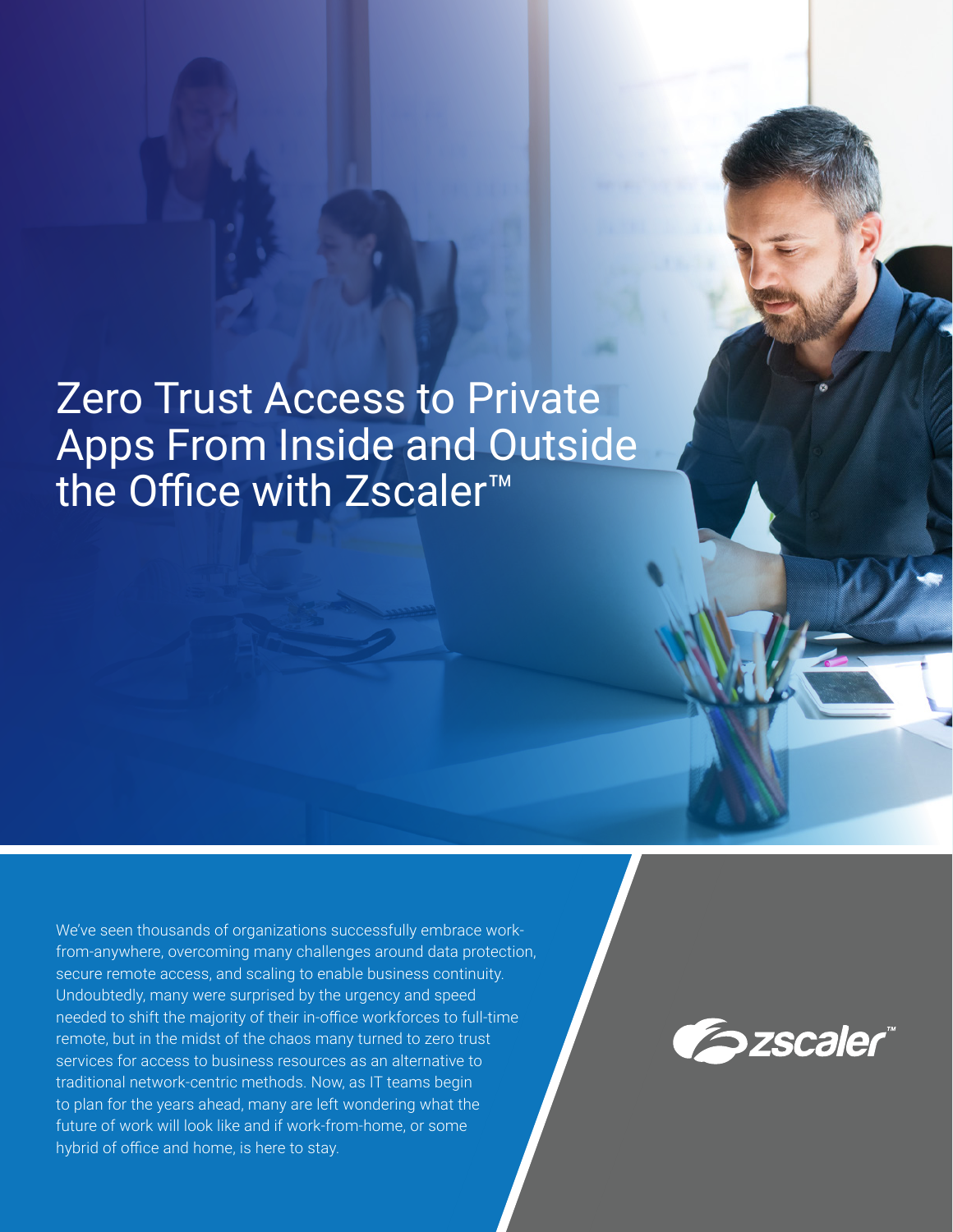From a security standpoint, users connecting from their laptops in and out of the office can increase security risks—especially if users are automatically deemed trusted and are granted network access. From a user perspective, ease-of-access should be the same, no matter where they are working.

### Three Considerations for IT Teams Going Forward

While local governments are taking the right measures to reopen physical locations, there are three key elements that a security and/or network leader should consider before reopening.

#### **Provide zero trust access to private apps from any location 1**

Many companies make the mistake of thinking that zero trust is only key when providing remote access to private applications. They use zero trust services as an alternative to remote access technologies like VPN or VDI, which place users on the network. In-office employees are mostly allowed to connect to network resources due to the fact that the user is already inside the perimeter and is implicitly trusted. The team may have implemented network segmentation as an additional security measure, making the network extremely complex. That said, network segmentation is no longer required if the proper zero trust services are in use. The same zero trust service can be used when a user is remote, or when in the office, and can be used to provide an application level of segmentation, without the need to manage or deal with the complexity of network segmentation on-prem.

### **Deliver the best user experience possible by prioritizing consistency**

Several surveys have shown employers and employees comfortable with working remotely. Many organizations indicate that productivity is continuing to increase despite their core workforces working remotely, while employees—more often than not—enjoy the flexibility of being able to work from anywhere. This is why several customers we speak with are leaning towards a hybrid model of work with employees dividing their time between the office and home. Therefore, network and security leaders must ensure that employees have seamless and consistent experiences when accessing applications from any location—including in the office.

#### **Prevent dirty devices from accessing the corporate network**

The increasing popularity of endpoint security services like CrowdStrike, Microsoft, and Carbon Black during remote work is also key. For a while now, laptop and smartphone users have been accessing apps while at home on their personal networks. As those same devices are carried into the office, building, it's important that IT leaders do not let them onto the corporate network. Instead, IT must ensure every device that comes back to the office is clean, to reduce the overall attack surface and minimize threats.Thus, understanding device posture and the health of the device is a key consideration, especially as the concept of hybrid work begins to take shape.

**2**

**3**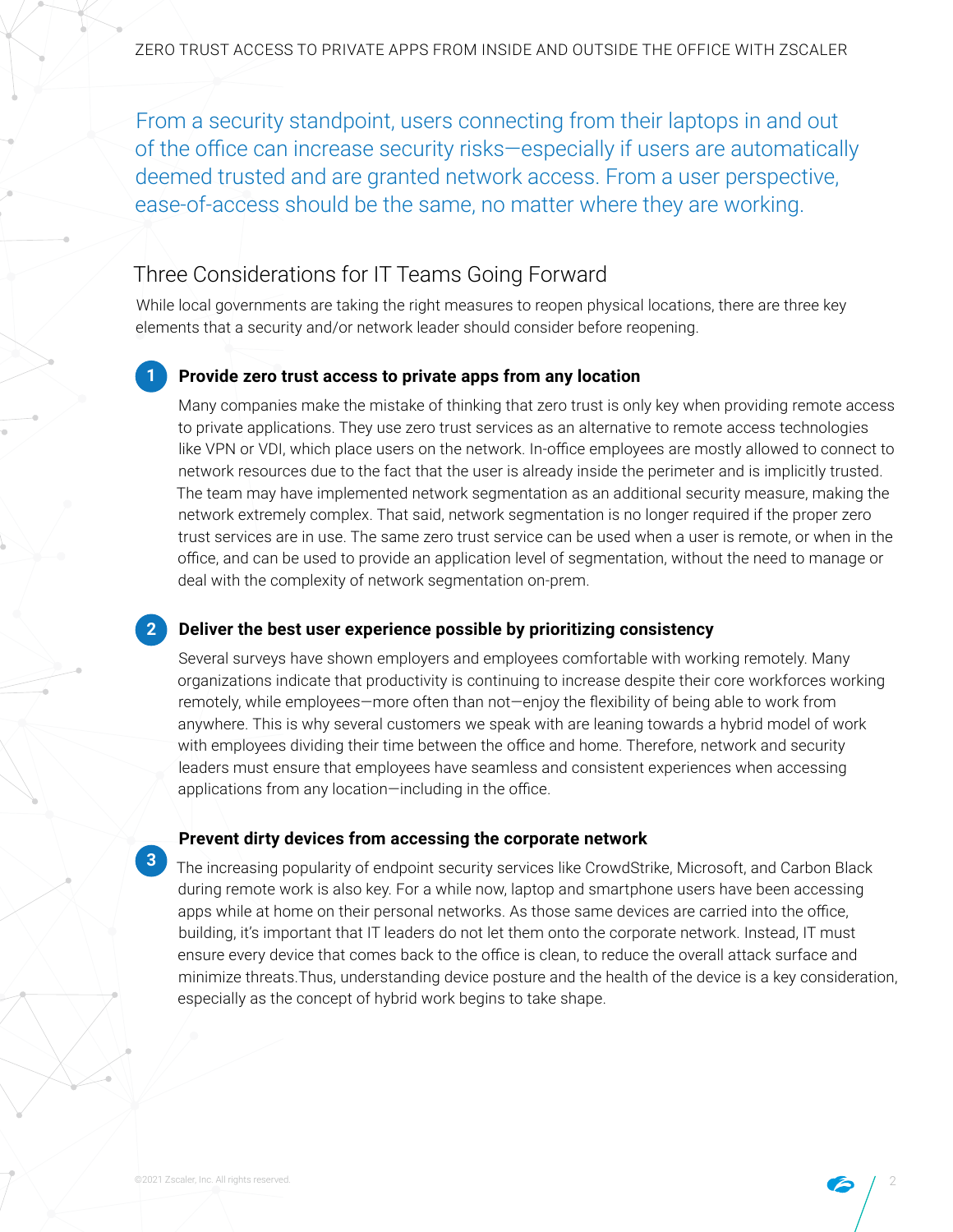### Using Zero Trust for Work Inside and Outside the Office

Zero trust is based on two key foundational elements: Identity and business policies.

Instead of using an IP address, identity provides the context for who the user is. The business policies, which are set by the network or security team, determine which private application an authorized user is allowed to access. The Zscaler Zero Trust Exchange™ platform, hosts these policies, enforces them, and, if allowed, then brokers the app-to-user connection on a 1:1, per-app, per-session basis.

Given that the location of the users will continue to change, the emphasis on the network is no longer required. As users prepare to return to office, it is even more essential to break away from implicit trust and implement zero trust policies. Zero trust network access ensures security, speed, consistency, and convenience to users, and provides flexibility and scalability for IT.

### Zscaler Private Access for in-office or remote employee access to private apps

Zscaler Private Access™ (ZPA™) is a cloud service from Zscaler that provides seamless, zero trust access to private applications running on public cloud or within the data center. It can support legacy applications as well as web-based applications. The service consumes information from a SAML-based ID provider, and connects the authorized user to a specific application based on business policies defined by the customer. Unlike VPN or VDI, this is accomplished without placing the user onto the corporate network—removing the need for the inbound gateway stack. The service never exposes the application to the internet, making the app invisible to attackers—which is especially important for remote access.

ZPA uses encrypted inside-out tunnels—one from the app, and one from the user—then brokers the connections in real-time within one of its service edge locations based on the location of the user and the device. This is done in a way that ensures the fastest user-to-application path possible, and removes the need for backhauls to a central data center location. The service edge is either publicly hosted by Zscaler or privately hosted by the customer, in which case it's extended to the customer's on-premises branch or data center for local enforcement. In either case, service edges are managed by Zscaler.

Since the service is connecting on a per-user and per-app basis, it provides application segmentation without the need for network segmentation. This simplifies segmentation, allowing IT to define policies by username and host name instead of source IP and destination IP.

ZPA uses encrypted inside-out tunnels—one from the app, and one from the user—then brokers the connections in real-time within one of its service edge locations based on the location of the user and the device.

### The same advantage of zero trust architecture, but hosted on-premises

For companies preferring to host a ZPA service edge themselves, we,ve introduced ZPA Private Service Edge. ZPA Private Service Edge is a private, single-tenant instance that provides the complete functionality of a public ZPA Service Edge in an organization's own environment. The customer hosts ZPA Private Service Edge onsite or on a cloud service, and it's managed by Zscaler. ZPA Private Service Edge downloads the relevant policies and configurations from the cloud, so it can enforce all ZPA policies locally.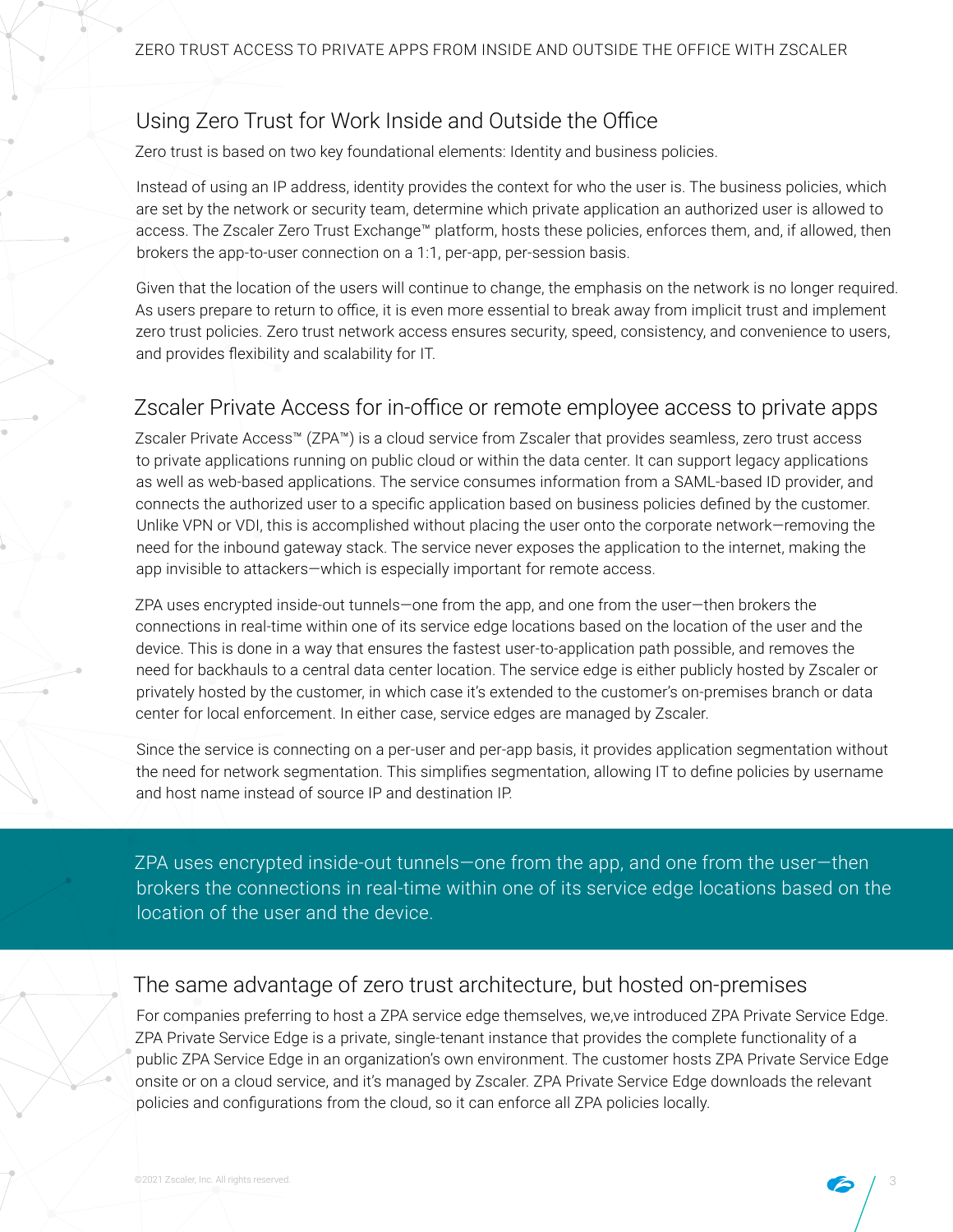The ZPA Private Service Edge and classic ZPA services hosted by Zscaler can be used in tandem. ZPA will automatically choose the fastest path between the user and destination to eliminate latency.



## Key benefits of ZPA Private Service Edge

### **Reduced complexity and costs**

With ZPA Private Service Edge, internal firewalls and additional appliances are no longer needed. This not only reduces costs, but also the need to build complex network segments used to provide application access to local users.

### **High availability**

ZPA Private Service Edge caches access policies for weeks, allowing users to connect securely, even if internet connectivity is lost. This ensures the continued availability of application access irrespective of connectivity.

### **Fast user experiences**

ZPA automatically decides which path is the shortest and fastest for the user to connect to applications prioritizing the local ZPA service edge. The dual access capabilities of on-premises and public cloud brokering automatically optimizes performance for the user, regardless of where the user and applications are located.